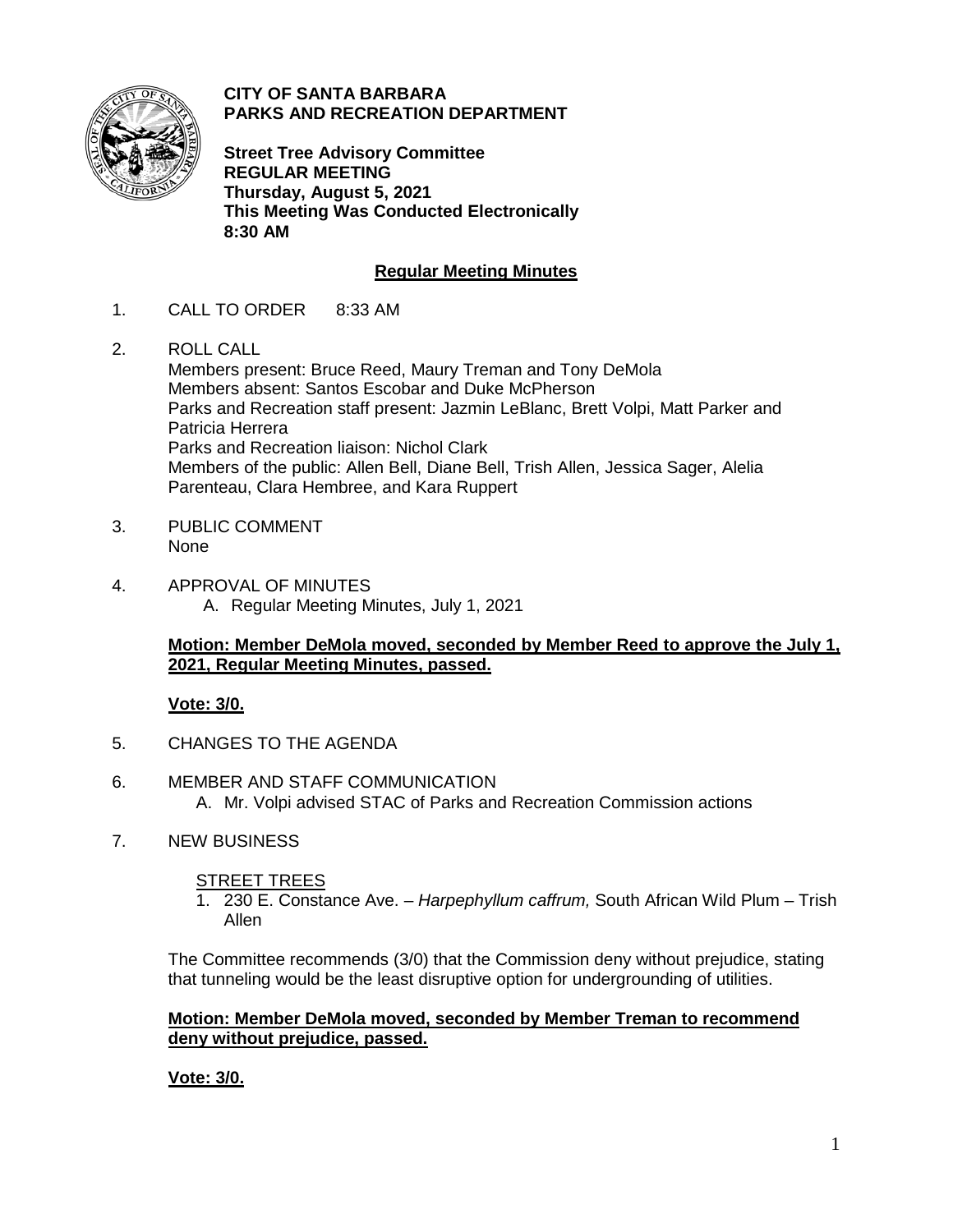2. 1150 San Roque Rd. – *(3) Quercus agrifolia* Coast Live Oak, *(1) Heteromeles arbutifolia*, Toyon, and *(3) Prunus illicifolia*, Hollyleaf Cherry – Jessica Sager

The Committee recommends (3/0) that the Commission approve the removal on the condition the applicant replace the trees at the proposed one to one ratio and that the applicant work with the City Arborist to preserve the existing trees during construction.

**Motion: Member DeMola moved, seconded by Member Treman to recommend that the Commission approve the removal on the condition the applicant replace the trees as proposed one to one ratio and that the applicant work with the City Arborist to preserve the existing trees during construction, passed.**

### **Vote: 3/0.**

3. 554 Alan Rd. – *Liquidambar styraciflua*, Sweetgum, Jeff Ruppert

The Committee recommends (3/0) that the Commission deny the removal.

### **Motion: Member Treman moved, seconded by Member Reed to recommend that the Commission deny the removal, passed.**

### **Vote: 3/0.**

4. 3662 San Gabriel Ln. – *Olea europaea*, Olive – Allen and Diane Bell

The Committee recommends (3/0) that the Commission deny without prejudice.

### **Motion: Member Treman moved, seconded by Member Reed to recommend that the Commission deny without prejudice, passed.**

# **Vote: 3/0.**

SETBACK TREES

1. 1419 Gillespie St. – *Washingtonia robusta*, Mexican Fan Palm – Greg Mehlhaff

The Committee recommends (3/0) that the Commission approve the removal.

### **Motion: Member Treman moved, seconded by Member DeMola to recommend that the Commission approve the removal, passed.**

### **Vote: 3/0.**

2. 1543 Live Oak Ln. – *Corymbia citriodora,* Lemon Scented-Gum – Raveewan **Livesley** 

The Committee recommends (3/0) that the Commission deny the removal.

### **Motion: Member Treman moved, seconded by Member DeMola to recommend that the Commission deny the removal, passed.**

**Vote: 3/0.**